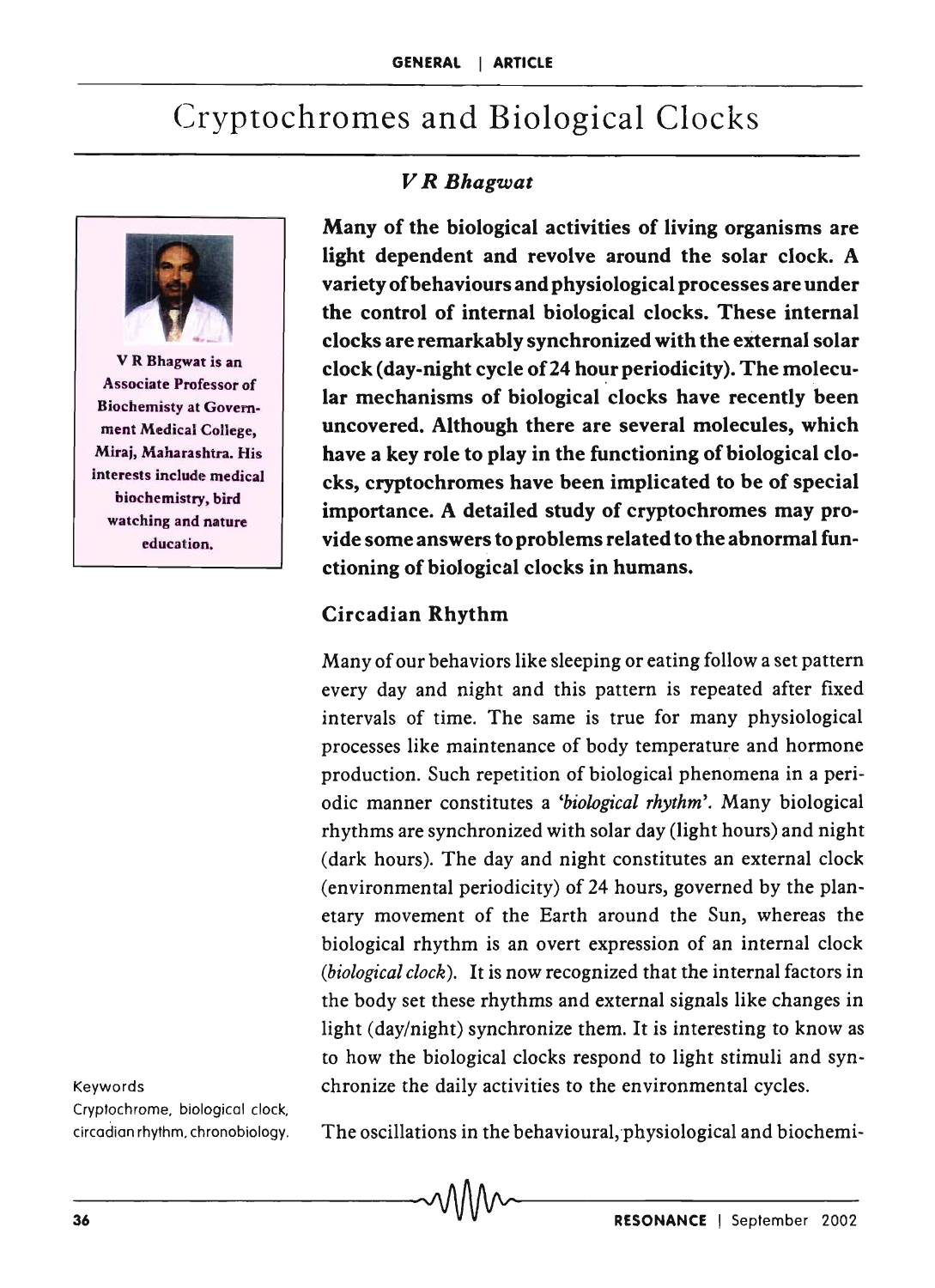cal functions with a periodicity of approximately 24 hours have been termed 'circadian rhythms' (other rhythms may have periodicities greater or lesser than 24 hours). Circadian is derived from Latin, *circa* = around and *dies* = day. Circadian rhythms were first studied in 1729 by the Frenchman, Jean Jacques Ortous de Marian, who observed that the daily movements of a heliotrope plant persisted even when the plant was kept in the dark.

Circadian rhythms are observed in most living organisms ranging from cyanobacteria to humans to plants, and this high degree of evolutionary conservation suggests that these rhythms or clocks confer some adaptive advantage to organisms possessing them.

The innate or free-running period of circardian rhythms (measured in a non-periodic environment eg. complete darkness), even though relatively constant for a population or species, varies among species and typically ranges from 22-25 hours.

Circadian rhythms have three basic features:

1. They are innate properties of the organism, are endogenously generated, and are maintained under constant (aperiodic) environmental conditions.

2. The period of circadian rhythms is temperature compensated, such that it is maintained at a constant value throughout the physiological range of external temperature.

3. Circadian rhythms can be synchronized or entrained to environmental light/dark cycle.

Heat and other stimuli can also synchronize circadian rhythms with the external environment. However, it is the light/dark cycle, which is the most predominant external cycle and a major environmental stimulus for the synchronization of biological clocks. It is, therefore, important to know how the external stimulus of light is sensed by living organisms to synchronize the biological clock with the daily light/dark cycle.

The oscillations in the behavioural, physiological and biochemical functions with a periodicity of approximately 24 hours have been termed 'circadian rhythms'.

It is the light/dark cycle, which is the most predominant external cycle and a major environmental stimulus for the synchronization of biological clocks.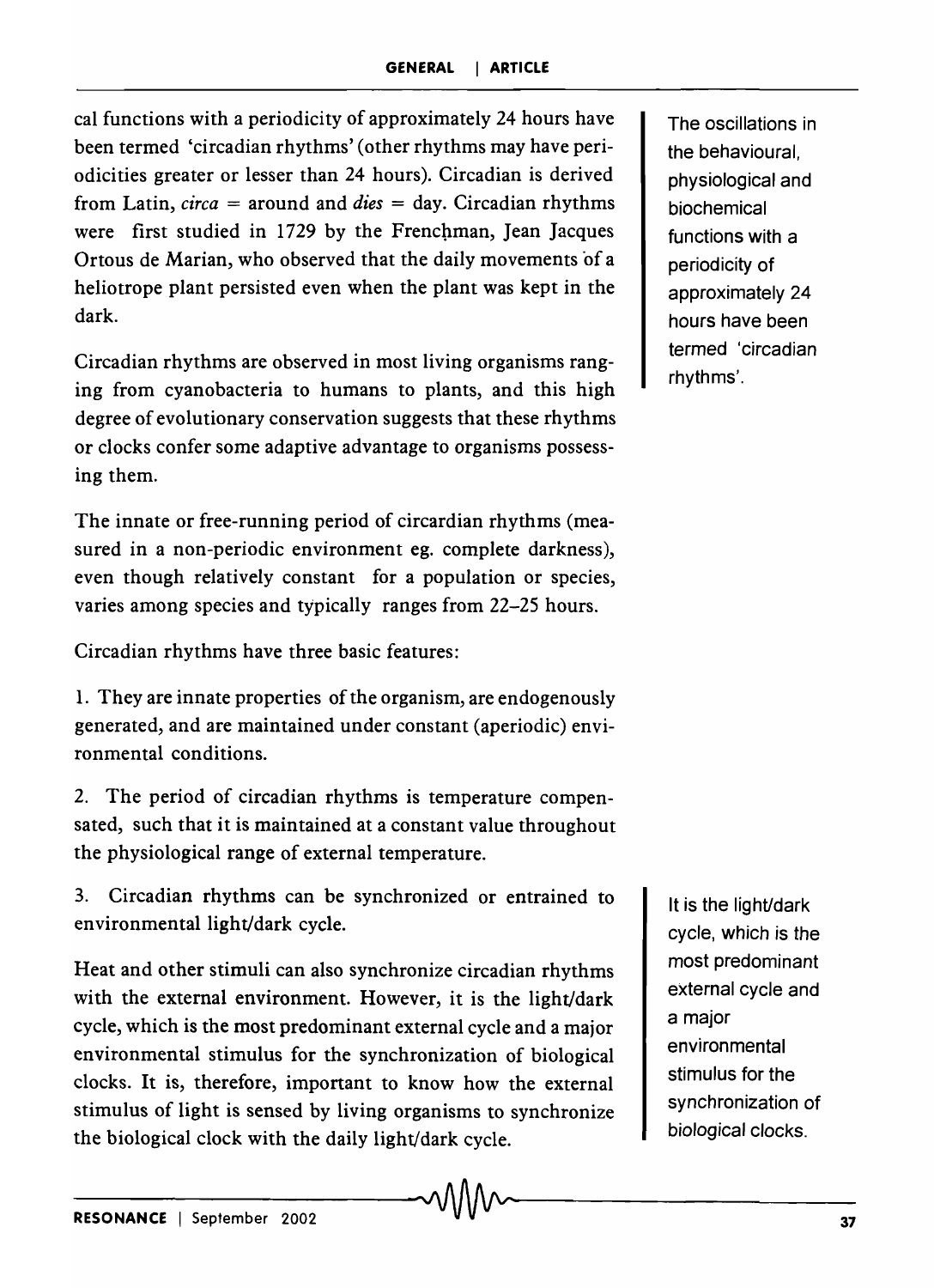The information that is accumulating over 30 years, reveals that two photosensory systems exist in higher animals.

vision. A. Section through eye showing the location of light sensitive layer, the retina. B. The histological organization of cell layers in retina (PR- Photoreceptor layer: ON - Outer nuclearlayer; OP- Outerplexiform layer; IN - Inner nuclear layer; IP - Inner plexiform layer; GL - Ganglionic layer; OF- Optic nerve fibres). The photoreceptors for vision are present in rod and cone cells in the outer pigmented epithelial layer, whereas the photoreceptors for the biological clock are located in the inner nuclear layer of the retina.

It is well known that many animals use light for vision. It is now certain that light is also being used to sense the time of the day to adjust the circadian rhythm. The information that is accumulating over 30 years, reveals that two photosensory systems exist in higher animals. The two systems, even though similar in receiving light stimuli, differ from one other with regards to the manner of processing the light stimulus in the brain.

### Anatomy of Circadian Systems

The mammalian circadian system has been recognized to have three components (a) photoreceptor (b) oscillator (clock) and (c) output. Synchronization of the clock with the day-night cycle is so important that a number of organisms have multiple photosensory systems for circadian input pathway. Reptiles and birds have 3 or 4 photoreceptor organs namely, the eye, parietal eyes (reptiles), pineal gland and deep brain photoreceptors.

In mammals, all existing evidence indicates that photoreceptors Figure 1. The anatomy of for both vision and the circadian clock are located in the eye.

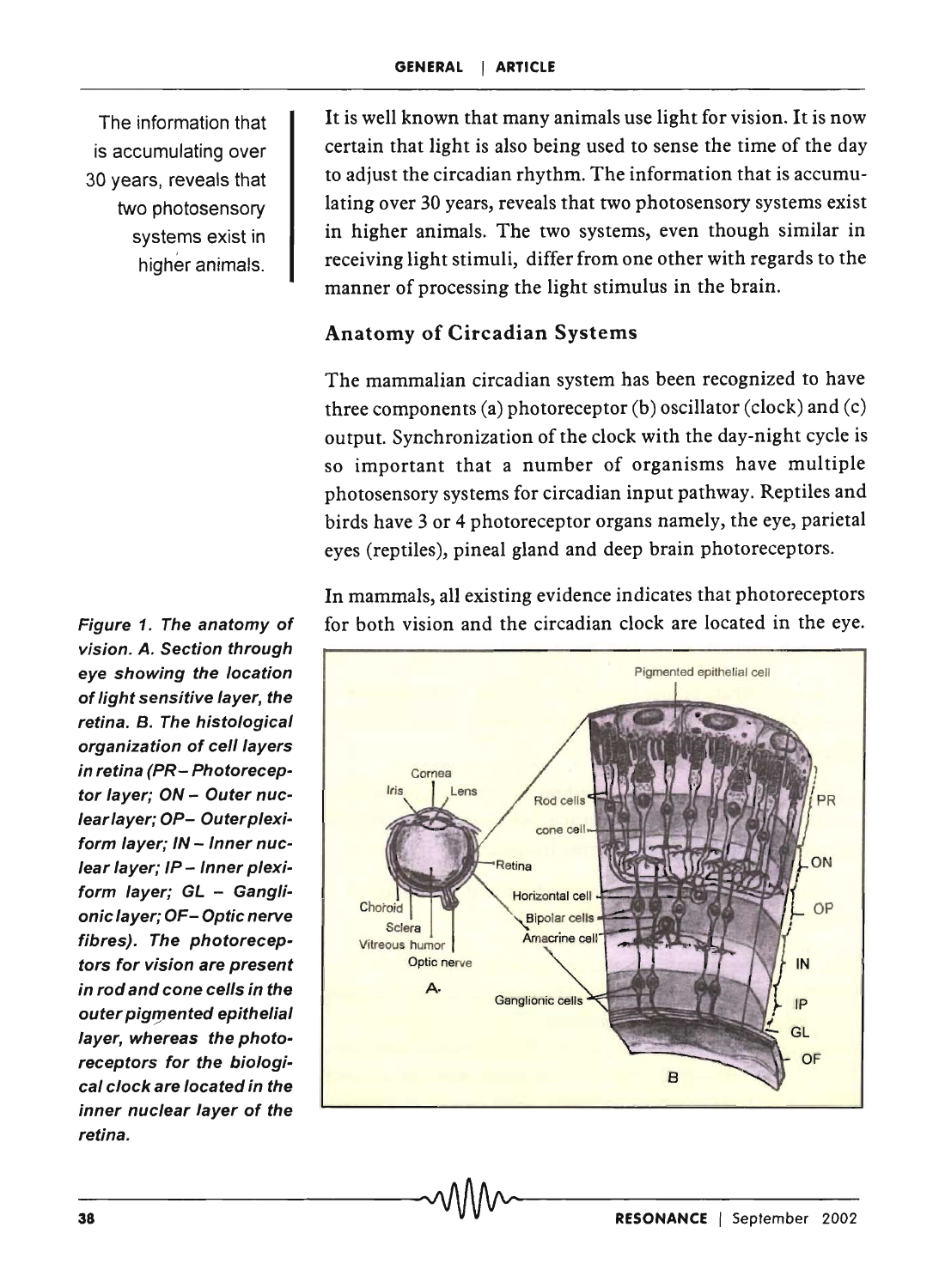The photoreceptors for the two systems have different histological locations within the retina. The centres for processing the imaging and circadian photic input also have different anatomical locations within the brain.

Light for vision is absorbed by photoreceptor visual pigments (rhodopsin and colour opsins) in the rod and cone cells. These are located in the outer light sensitive pigmented epithelial layer. In contrast, light for synchronization of circadian rhythms is absorbed by special pigments in ganglion cells and cells in the inner layer of the retina, such as the amacrine cells, Muller cells and inter-neurons *(Figure* 1). The axons for vision continue their path in the optic nerve to the visual centers in the cortex, whereas the axons of the circadian system part from the optic nerve at the optic chiasm and go upwards to a pair of dense neuron clusters in the anterior ventral hypothalamus called the *supra chiasmatic nucleus* (SeN) *(Figure 2).* 

In mammals, all existing evidence indicates that photoreceptors for both vision and the circadian clock are located in the eye.

Figure 2. The anatomy of a biological clock in humans. The signals for visual perception travel via optic (/I) nerve, enter brain through optic chiasm and reach visual cortex. While signals for circadian rhythm enter brain through optic chiasm and reach the supra chiasmatic nucleus (SCN), the master pacemaker organ, just above the optic chiasm, anterior to the supra optic nucleus, at the base of the hypothalamus.

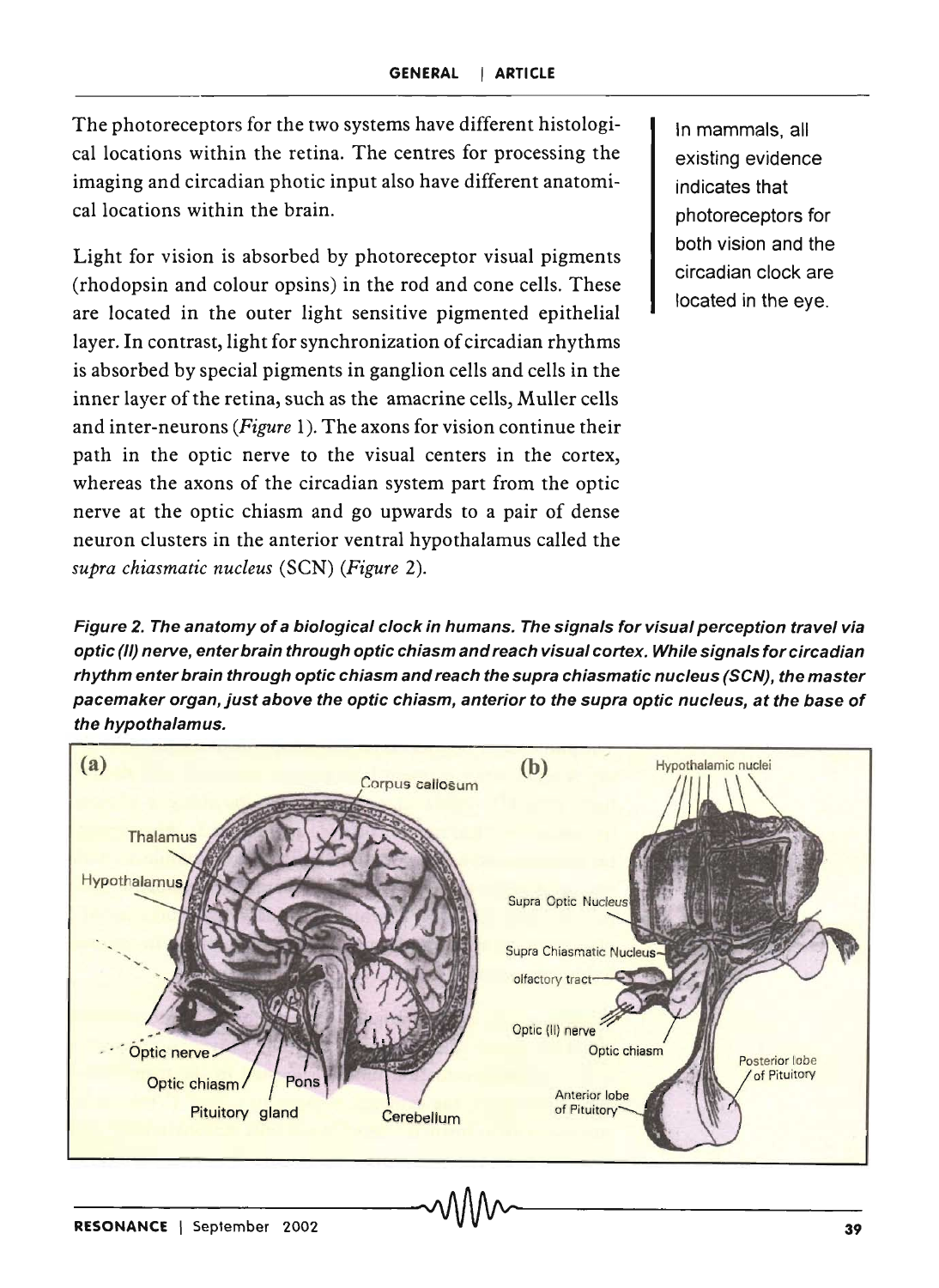Supra chiasmatic nucleus is now regarded as the master circadian pacemaker organ in mammals. The mechanism by which the oscillation in SCN is synchronized with the outside world is now believed to be through special photoreceptors called cryptochromes.

It has been shown that the circadian clocks are also located in other peripheral organs such as liver and lungs. However, these peripheral clocks do not work independently. The SCN overrides all local oscillations and coordinates the peripheral clocks with the central clock. A number of recent studies have demonstrated the unique pacemaker function of SCN in mammals, as opposed to other tissue clocks. It has also been demonstrated that SCN releases humoral factors that control peripheral oscillations. Thus, SCN is now regarded as the master circadian pacemaker organ in mammals. The mechanism by which the oscillation in SCN is synchronized with the outside world is now believed to be through special photoreceptors called *cryptochromes.* 

### Photoreceptors

The function of a photoreceptor is to capture light energy and transform it into a transportable form of energy. The conversion of light energy into chemical energy is brought about by various transduction mechanisms mediated by various photoreceptors. Basically, a photoreceptor is a complex of photoactive pigments and an apoprotein.

The photoactive pigment is the chromophore of the photoreceptor. A photoactive pigment is an organic molecule that absorbs light near UV-visible range and, upon absorbing a photon, initiates a chemical reaction *(Table* 1 and *Figure* 3). Photoreceptor proteins also have apoprotein which forms complexes with one or more photoactive pigments. There are a number of such receptor proteins *(Table* 2) which are widely distributed in both plants and animals, performing specific functions in various living organisms.

Until recently, it was thought that opsin based photoreceptors (rhodopsin and colour opsins) were the only photoreceptors with a phototransduction function located in the mammalian eye. Rhodopsin, the complex of pigment retinol (Vitamin A) and apoprotein Opsin, is located in rod cells that aid in black and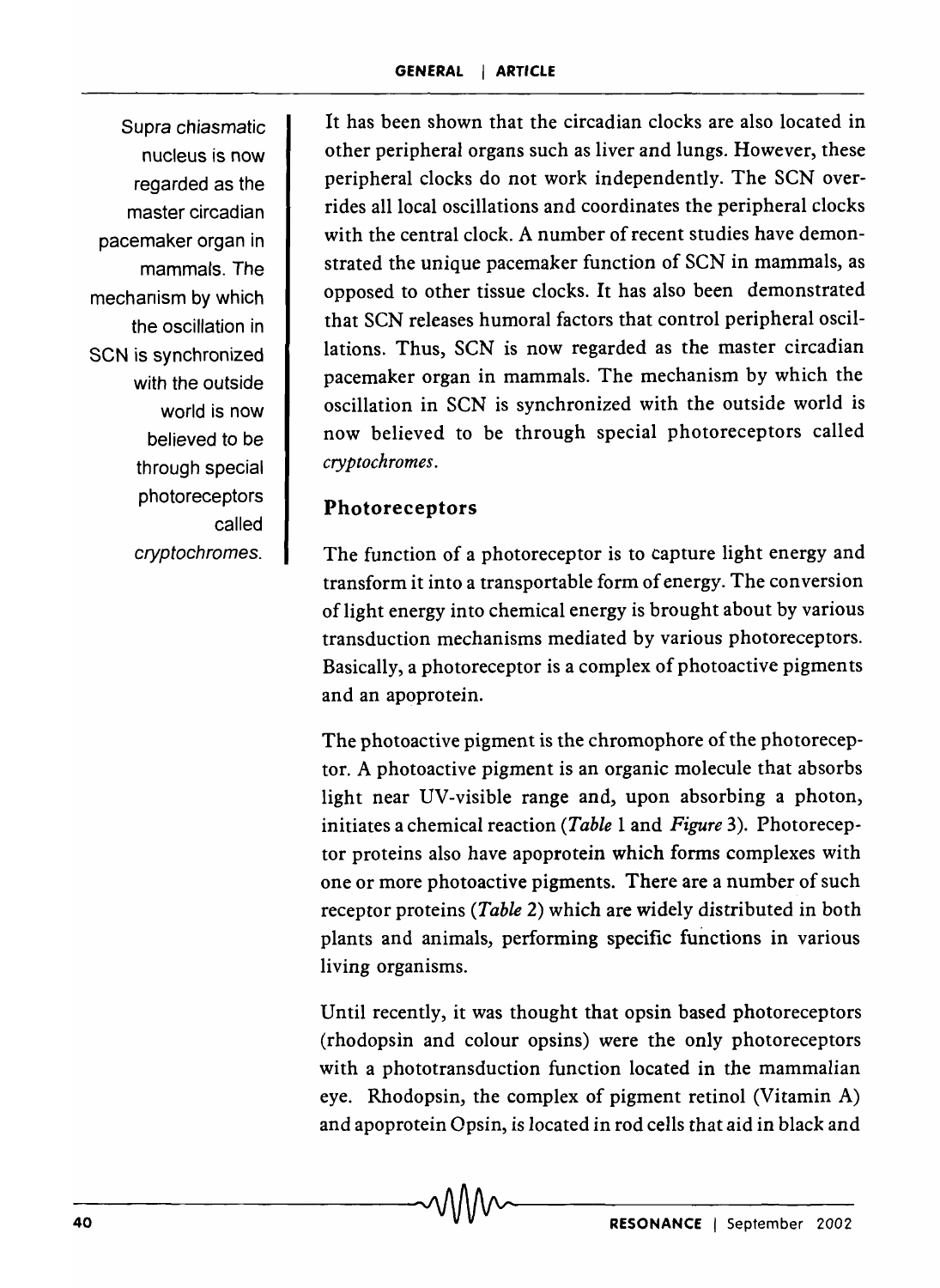| Name                             | Chemical nature                     | <b>Biological significance</b>                               | <b>Distribution</b>                                |
|----------------------------------|-------------------------------------|--------------------------------------------------------------|----------------------------------------------------|
| 1. Carotenoids                   | $\beta$ -carotene<br>(Provitamin-A) | Photoantenna pigment<br>of photosysthesis.                   | Plants                                             |
|                                  |                                     | Catalytic pigments                                           | Animals & bacteria                                 |
| 2. Retinol                       | Vitamin A                           | Visual perception                                            | Animals                                            |
| 3. Bilins                        | Linear tetra pyrroles               | Photoantenna in LHC<br>Chromophore of<br>phytochrome         | Plants                                             |
| 4. Chlorophylls                  | Cyclic tetra pyrroles               | Photoantenna in LHC.                                         | Plants                                             |
| 5. Flavins                       |                                     |                                                              |                                                    |
| i. FAD                           | Coenzyme forms                      | Photoactive cofactor                                         | Plants, animals                                    |
| ii.FMN                           | of Riboflavin                       | of photolyase<br>Chromophore of<br>Phototropin               | and bacteria<br>NPH gene product of<br>Arabidopsis |
| iii.Deazaflavin                  | Similar to NAD                      | Photoantenna<br>in photolyase                                | Cyanobacteria                                      |
| 6. Pterins                       | 5,10-methenyl<br><b>THF</b>         | Photoantenna in<br>photolyase                                | Bacteria                                           |
| 7. Other photoactive<br>pigments | p-OH Cinnamic acid                  | Photoactive pigment<br>of phytochrome<br>associated with GFP | Photosynthetic<br>bacteria                         |

LHC = Light harvesting complex of green plants. NPH = Non phototropic hypocotyl gene. GFP = Green fluorescent protein.  $THF = Tetra$  hydro folate.

white or dim light vision. Colour opsins, similar in structure to  $\tau$ able 1. Photoactive pigrhodopsin, are located in cone cells and aid colour or bright light ments (chromophores). vision. The circadian photoreceptor was assumed to be an opsin involved in vision as well in the circadian system, or a special opsin used specifically for the circadian system *(Table 2).* 

### Cryptochromes

Studies of the effect of light on organisms have revealed that blue light responses are remarkably universal in all species tested from bacteria to plants and animals. The various re-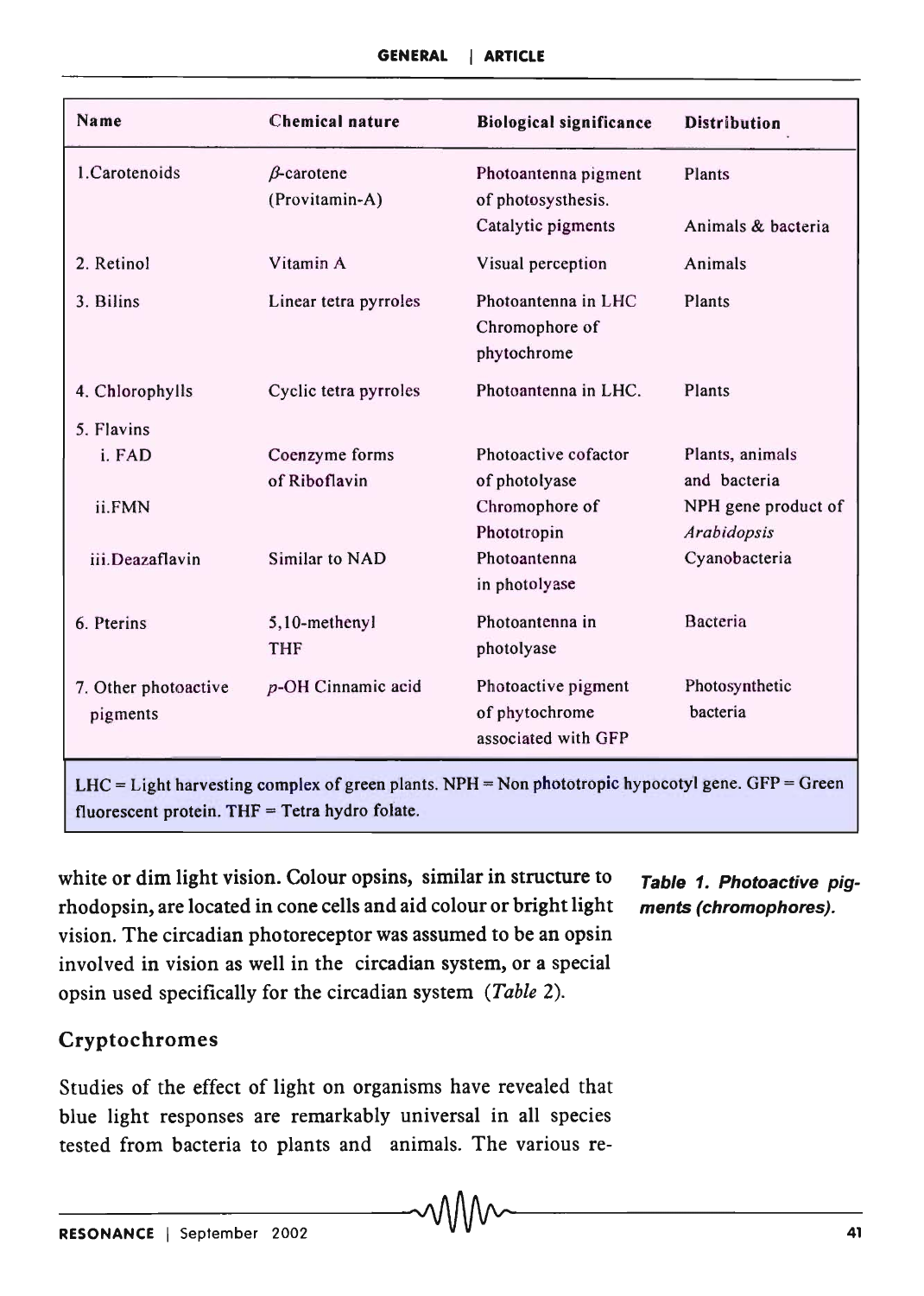

Figure 3. Structure of some photoactive pigments seen in living organisms.

sponses observed are photo activation in bacteria, phototropism and photomorphogenesis in plants, phototaxis in protists, and circadian rhythms in fungi and *Drosophila.* Chronobiologists have searched for the circadian pigment using systems of varying complexities. The pigments system(s) responsible for many of the photoprocesses, especially for circadian rhythms, have been termed *cryptochromes.* 

The first cryptochrome to be identified was photolyase, involved in DNA repair following UV induced damage *(Box* 1). In recent years, other cryptochromes have been cloned and characterized, such as HY4 and NHPI gene products of the dicot *Arabidopsis thaliana.* Both these proteins are flavoproteins and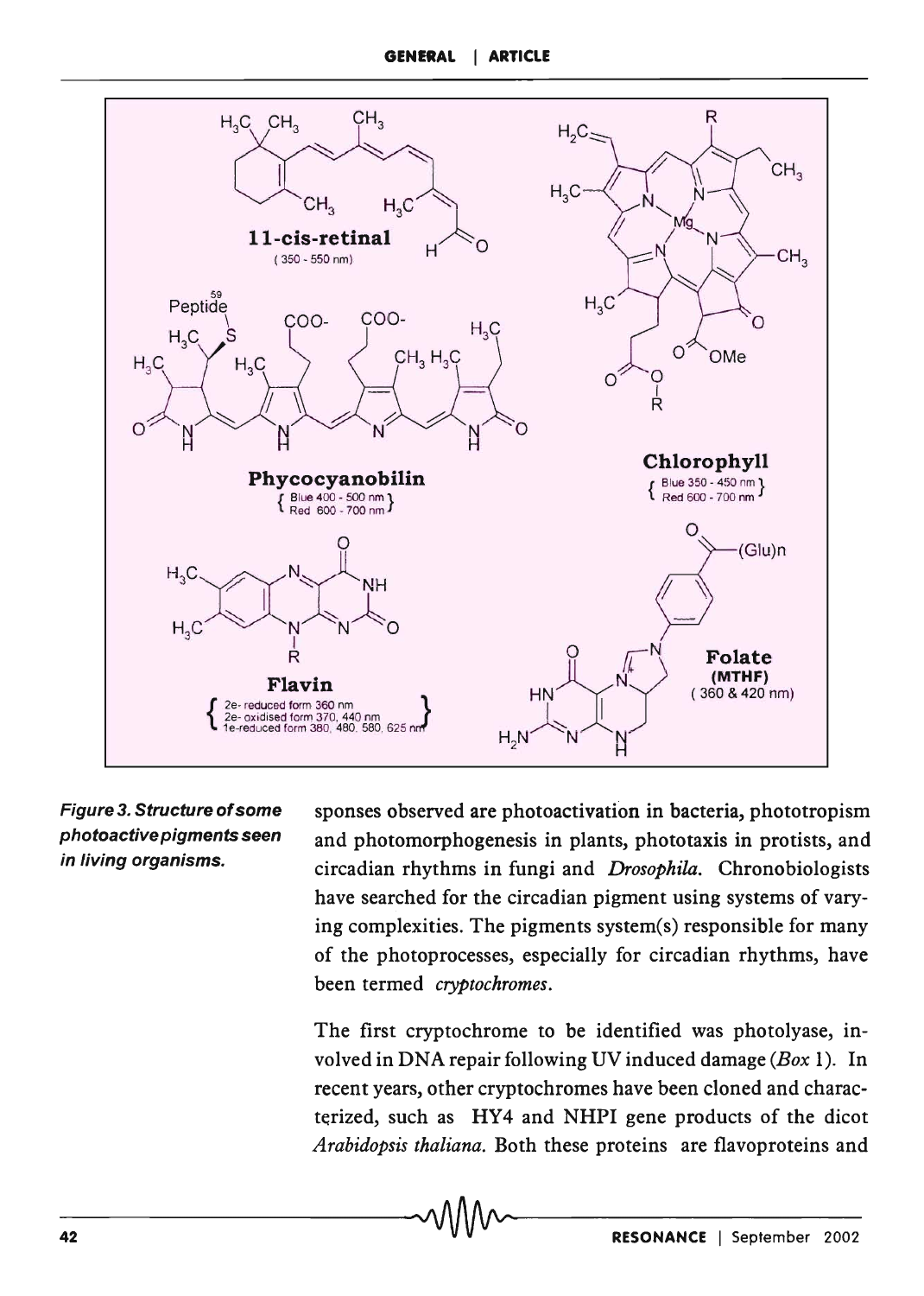| Photoreceptor                                          | Protein                           | <b>Characteristics</b>                                                                                                           | <b>Functions</b>                                                         |
|--------------------------------------------------------|-----------------------------------|----------------------------------------------------------------------------------------------------------------------------------|--------------------------------------------------------------------------|
| 1.Rhodopsin<br>Cyanopsin<br>Green opsin<br>Erythropsin | Opsin                             | 30-40 kD transmembrane<br>protein, cis-trans<br>isomerisation of retinol.<br>Signal transduction<br>through G protein.           | Black & white and<br>colour vision in<br>higher animals.                 |
| 2. Light<br>harvesting<br>complex<br>(LHC)             | Reaction<br>centre<br>polypeptide | Proteins associated with<br>various photoantenna<br>molecules - chlorophyll,<br>bilins, carotenoids.                             | Photosynthesis in<br>plants.                                             |
| 3. Phytochrome                                         | Protein with<br>kinase activity   | 125 kD homodimer linked<br>with bilins, with Ser/Thr<br>or His at the active site.                                               | Photomorphogenesis<br>in plants and<br>cyanobacteria.                    |
| 4. Phototropin                                         | Protein with<br>kinase activity   | 120 kD membrane protein<br>containing FMN.                                                                                       | Regulation of<br>phototropism in<br>response to blue<br>light in plants. |
| 5. Photolyase                                          | Protein with<br>enzyme activity   | 55-65 kD monomeric,<br>cytosolic protein<br>containing flavins (FADH)<br>and pterins (Methenyl THF).                             | Repair of DNA<br>damage caused by<br>UV light<br>$(350-450$ nm).         |
| 6. Cryptochrome                                        | Simple protein.                   | 55-65 kD monomeric<br>protein identical to photolyase<br>but without any enzymatic<br>activity. Contains flavins and<br>pterins. | Regulation of<br>circadian rhythm in<br>living organisms.                |

the latter is called *phototropin*. Thus, at present there are three Table 2. Photoreceptor problue light photoreceptors that have been genetically, and to teins. varying degree, biochemically characterized: photolyase, HY4 protein and phototropin. All these molecules qualify to be called cryptochromes. The first cryptochrome gene was isolated from mustard *(Sinapsis alba)* as a sequence homologue of photolyase and was thought to be the gene for the mustard photolyase.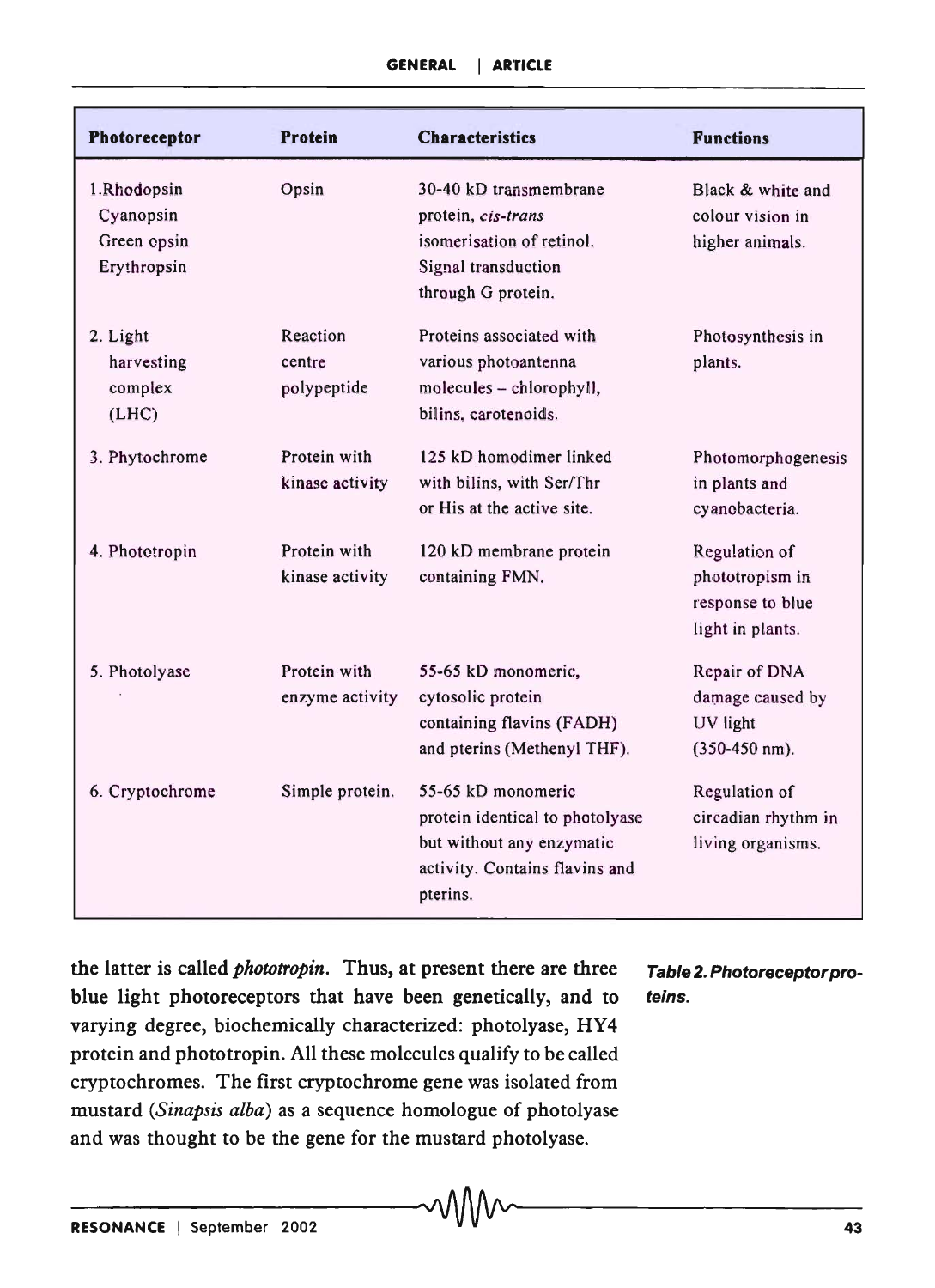#### Box I. Photolyase: Repair of radiation damage of DNA

DNA strands, when exposed to radiation in the near UV to blue light range (350-450 nm), sustain damage. This damage occurs when pyrimidine bases in the nearby strands form dimers. Two types of dimers are formed. One type is cyclobutane dipyrimidine dimer, while other type is pyrimidine-pyrimidone 6-4 photoproduct. These dimers become a block during gene expression (transcription). Living organisms have evolved various repair systems for such damage, comprising specific enzymes. One such enzyme is *Photolyase.* There are two types of photolyases. One type repairs cyclobutane dipyrimidines, and is found in many bacteria, some eukaryotes and a grasshopper virus, whereas the other type repairs the 6-4 photodimer and is found in *Drosophila, Xenophus,* rattle snake, fish and *Arabidopsis.* Both types of photolyases contain two photoactive pigments. One is invariably FADH while the other one is a pterin (methyl tetrahydrofolate).

The pyrimidine dimers are recognized by the photolyase in a light independent manner. The enzyme then forms Michaelis complex with the substrate. On exposure of the complex to light, the second chromophore of the photo lyase absorbs and transfers the excitation energy to flavin, which in turn, transfers an electron to the DNA photoproduct: the cyclobutane ring of pyrimidines. Back electron transfer restores FADH neutral radical to the catalytically competent FADH form. The enzyme then dissociates from the DNA strand to enter new cycle of catalysis.

> Two human genes *(hCryl* and *hCry2)* have recently been identified that encode proteins which have similarity in amino acid sequence with photolyase. The proteins  $(hCRY1$  and  $hCRY2)$ have similar chromophores (FAD and pterin) but they do not have enzyme activity. The proteins are presumed to mediate circadian clock in humans and are also *cryptochromes.* Thus, cryptochrome has now assumed a precise definition: "A photoreceptor with sequence homology to photolyase but with no enzymatic activity and that mediates other blue light responses."

Photoregulated physiological responses in humans are limited to vision and photoentrainment of the circadian clock.

In contrast with plants, in which essentially all aspects of development and behavior have light regulated, photoregulated physiological responses in humans are limited to vision and photoentrainment of the circadian clock. Hence, it was proposed that hCRY1 and hCRY2 may be the circadian photoreceptors of humans.

### Structure of Cryptochrome

The two human cryptochromes discovered have now been partially characterized. The hCRY1 is a 586 amino acid long 66  $kD$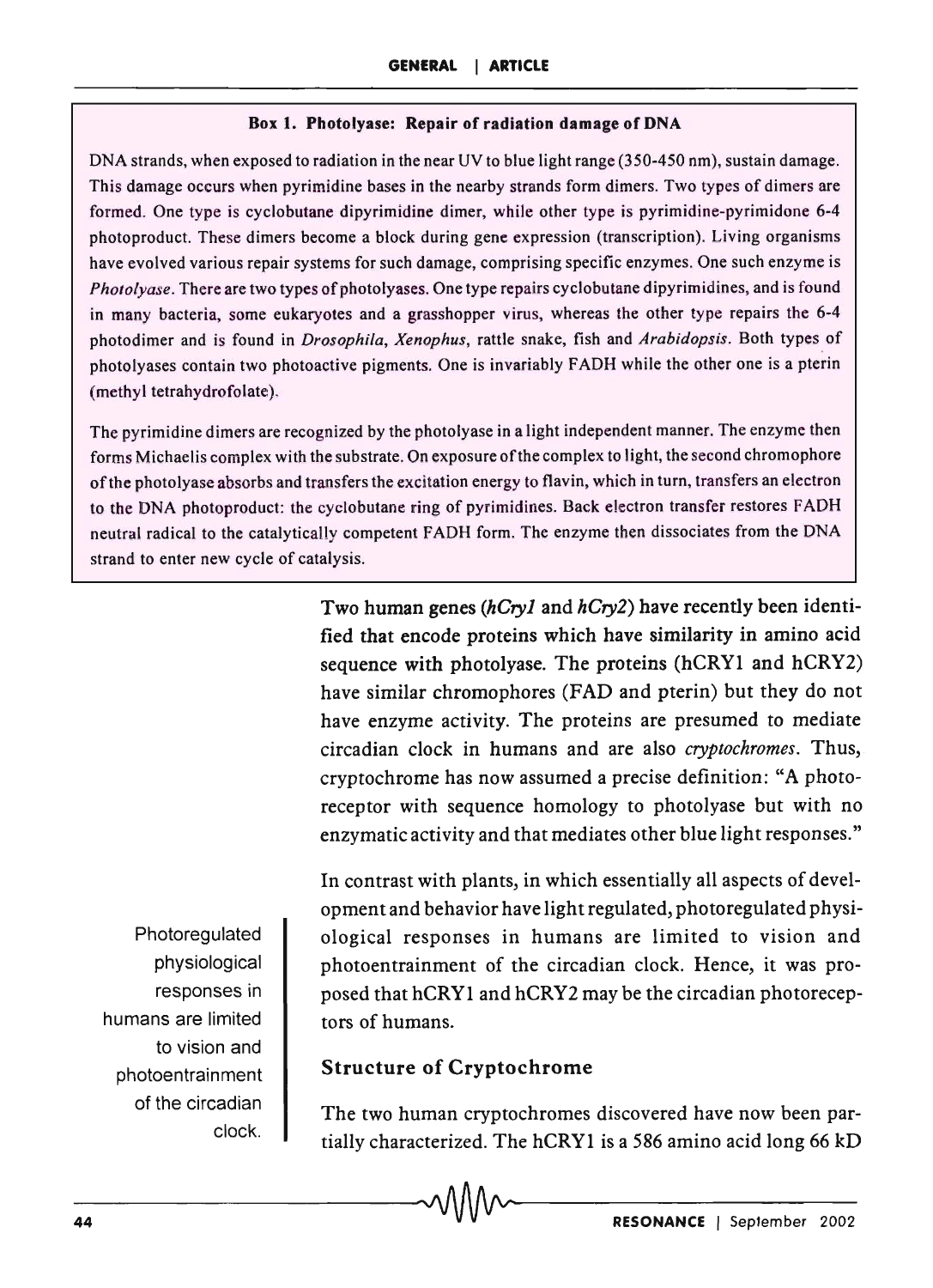protein, whereas hCRY2 is a 593 amino acid long 67 kD protein. Cryptochromes from various sources have remarkable high sequence identity. Human, *Drosophila* and *Arabidopsis*  cryptochromes have about 60% sequence identity. Apart from this, cryptochromes from different sources have non-homologous c-terminal extensions ranging from very short ones in *Drosophila* to as many as 240 amino acids in plants. The two human cryptochromes are 73% homologous to each other. However, they exhibit no sequence homology among the c-terminal 75 amino acids. It is thought that this domain may bind to effector molecules.

The crystal structure of human cryptochrome has not been determined in detail. However, the crystal structure of *E.coli*  photolyase is determined to reasonable details *(Figure* 4), and is superimposable to human cryptochrome. Hence it is reasonable to assume that hCRY structure would be similar to *E.coli* photolyase. The *E.coli* enzyme has an overall dimension of  $80 \times 60$  $\times$  30 Å and consists of two well defined domains interconnected by a loop of 62 amino acids. The N-terminal  $\alpha$ - $\beta$  domain adopts a fold (Rossman fold). The pterin cofactor is located in the interdomain cleft near the surface and makes intimate contact with residues in the  $\alpha$ - $\beta$  domain. The C-terminal helical domain is made almost entirely of  $\alpha$ -helices and resembles a slab of 60  $\times$ 

 $40 \times 20$  Å. The prominent feature of the  $\alpha-\beta$ domain is a hole in the centre of the flat surface that leads to FAD in the bottom of the hole. The FAD has a 'U' shaped or *cis* conformation with the isoalloxazine and adenine rings in close proximity. This is important and unique to proteins of the photolyase/blue light photoreceptor family which carry out catalysis from an excited state.

The molecular modeling of hCRYI and hCRY2 on to the  $\alpha$ -backbone of *E. coli* photolyase indicates that the overall geometry, including the hole in the centre, is retained in these proteins.

Figure 4. The 3D structure of *E.* coli photolyase. The photoantenna Methenyl tetrahydrofolate (MTHF) is located in the crevice between the  $\alpha$ - $\beta$  domain and the  $\alpha$ -helical domain and is exposed to solvent. The  $FADH<sup>-</sup>$  catalytic factor is in cis conformation (adenine ring stacked on flavin ring) and is buried deeply within the  $\alpha$ -helical domain. The centre-to-centre distance between the two chromophores is 17Å. The structure of human cryptochrome is almost identical to the *E.* coli photo/yase.

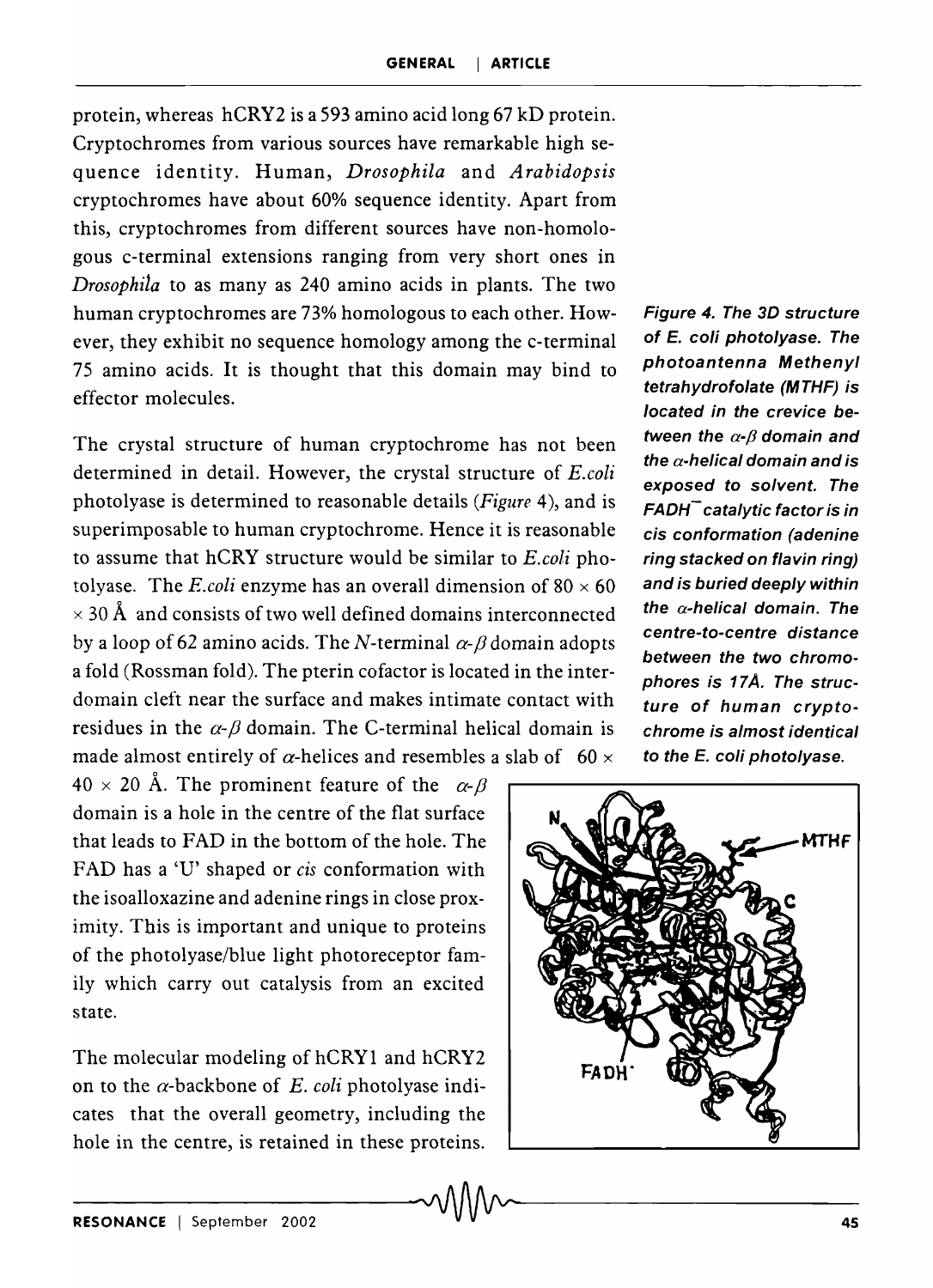Many components of the circadian clock have been identified and characterized. At present eight human and mouse genes that qualify for the definition of clock genes have been identified, isolated and characterised

These observations raise an interesting possibility that cryptochrome has retained the unique feature of the photo lyase reaction mechanism i.e. dinucleotide flipping and photoinduced electron transfer.

## **Location of Cryptochromes**

All known animal clock proteins are located either in the nucleus or shuttle between cytosol and nucleus to exert their feedback in to the circadian (transcription) loop. Thus, the location of a potential photoreceptor molecule is important from the standpoint of phototransduction mechanism. From the available studies, it appears that cryptochromes are located in the nucleus. The nuclear photoreceptor can interact directly with the clock genes and proteins and thus function both as photoreceptor and photoinducer. CRYl and CRY2 are essential components of the mammalian clock which reside in nucleus and appear to function by the above mechanism.

# **Molecular Model of Mammalian Clock**

Many components of the circadian clock have been identified and characterized. At present eight human and mouse genes that qualify for the definition of clock genes have been identified, isolated and characterised *(Clock, BmalJ, Perl, Per2, Per3, Tim, Cry1* and *Cry2).* From the initial characterization of these genes and their proteins, a reasonably detailed molecular model for the mammalian circadian clock has been developed *(Figure 5).* 

At the cellular level circadian rhythms arise through an autonomous and auto-regulatory transcription loop. The main feature that distinguishes the circadian negative feedback loop from the biochemical feedback loop is that the circadian system has a time delay between the transcription of the clock genes and the production/availability of negative feedback inhibitory protein. This is accomplished either by delay in translation, a delay in activation by post translation modification, or delay in the entry of the feedback inhibitor in the nucleus.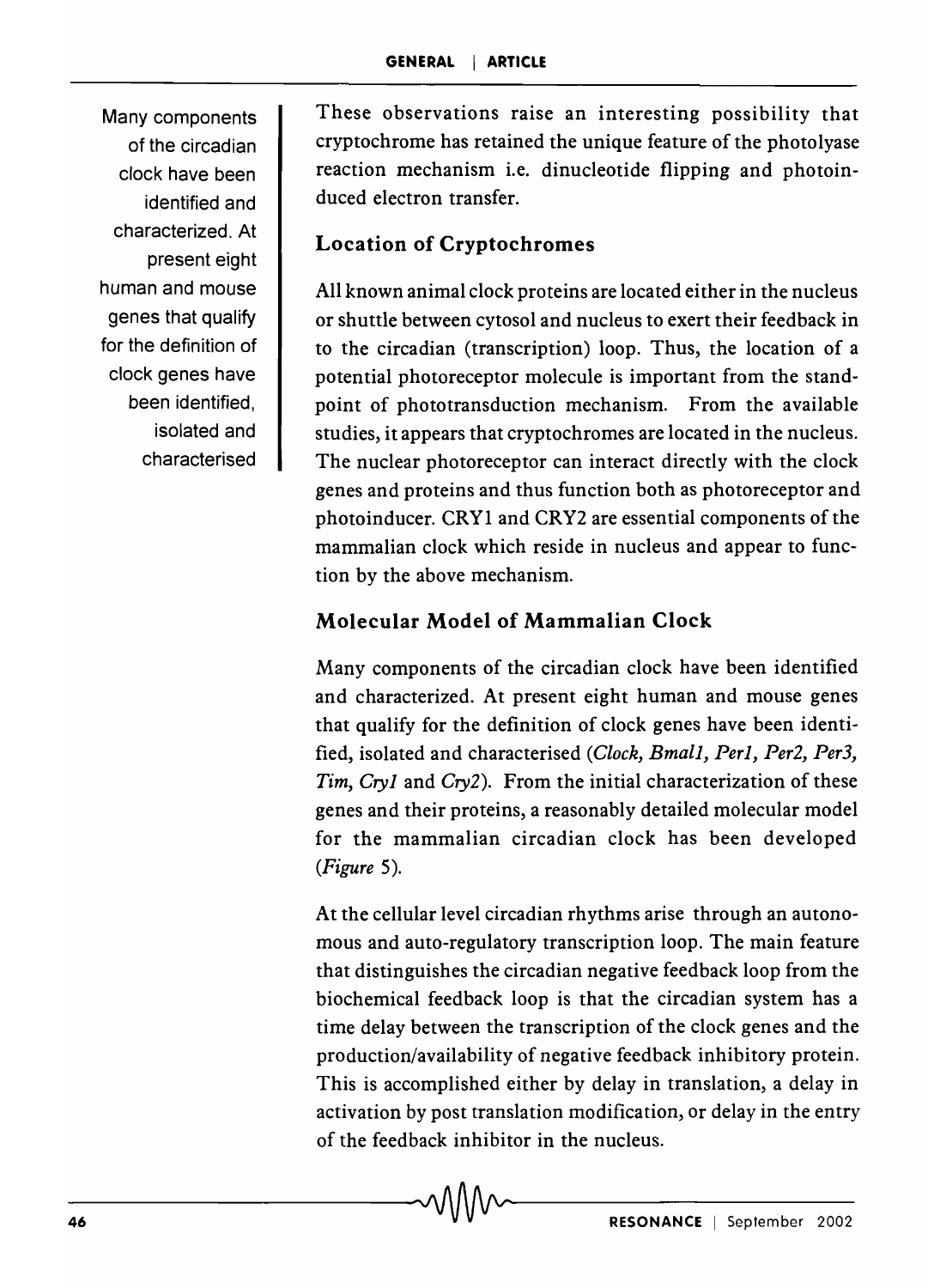

*Tim* and *Per* are the clock genes, which encode TIM, PERI, PER2 and PER3 proteins. CLOCK and BMALI are the positive transcriptional protein factors, which form a complex. This dimer complex,  $CLOCK \times BMAL1$ , binds to a specific region of the *Tim* and *Per* genes. This activates and switches on transcription so that clock genes are expressed. However, there is delay in the translation of these genes in cytosol by about 6 hours from the initiation of maximum transcription.

When the products of *Tim* and *Per* genes are formed in cytosol, they enter the nucleus and form heterodimers such as PER  $\times$ TIM or  $PER \times CRY$ . These dimers interfere with the activator function of CLOCK  $\times$  BMAL1 by prevention of CLOCK  $\times$ BMALI complex formation. This is achieved by formation of heterodimers such as  $CLOCK \times PER$ ,  $CLOCK \times TIM$ , BMAL1  $\times$  PER and BMAL1  $\times$  TIM. These heterodimers are inactive transcriptional factors and are degraded in cytosol. As a result the *Tim* and *Per* genes are switched off and the corresponding proteins (TIM and PER) are degraded. When the levels of TIM and PER fall, and levels of  $CLOCK \times BMAL1$  rise, a new cycle starts.

Figure 5. Molecular model of the mammalian circadian clock. The control mechanism of the clock is located in the nucleus. Cryptochromes mediate the light induction of Per genes by direct interaction in the nucleus (Positive drive). In addition, they may dimerise with PER and directly interact with CLOCK  $\times$  BMAL1 complex and function as negative feedback loop as well. The balance between positive regulatory effects (  $\qquad$  ) and negative feedback loops ( ......... ) account for the operation of the clock.